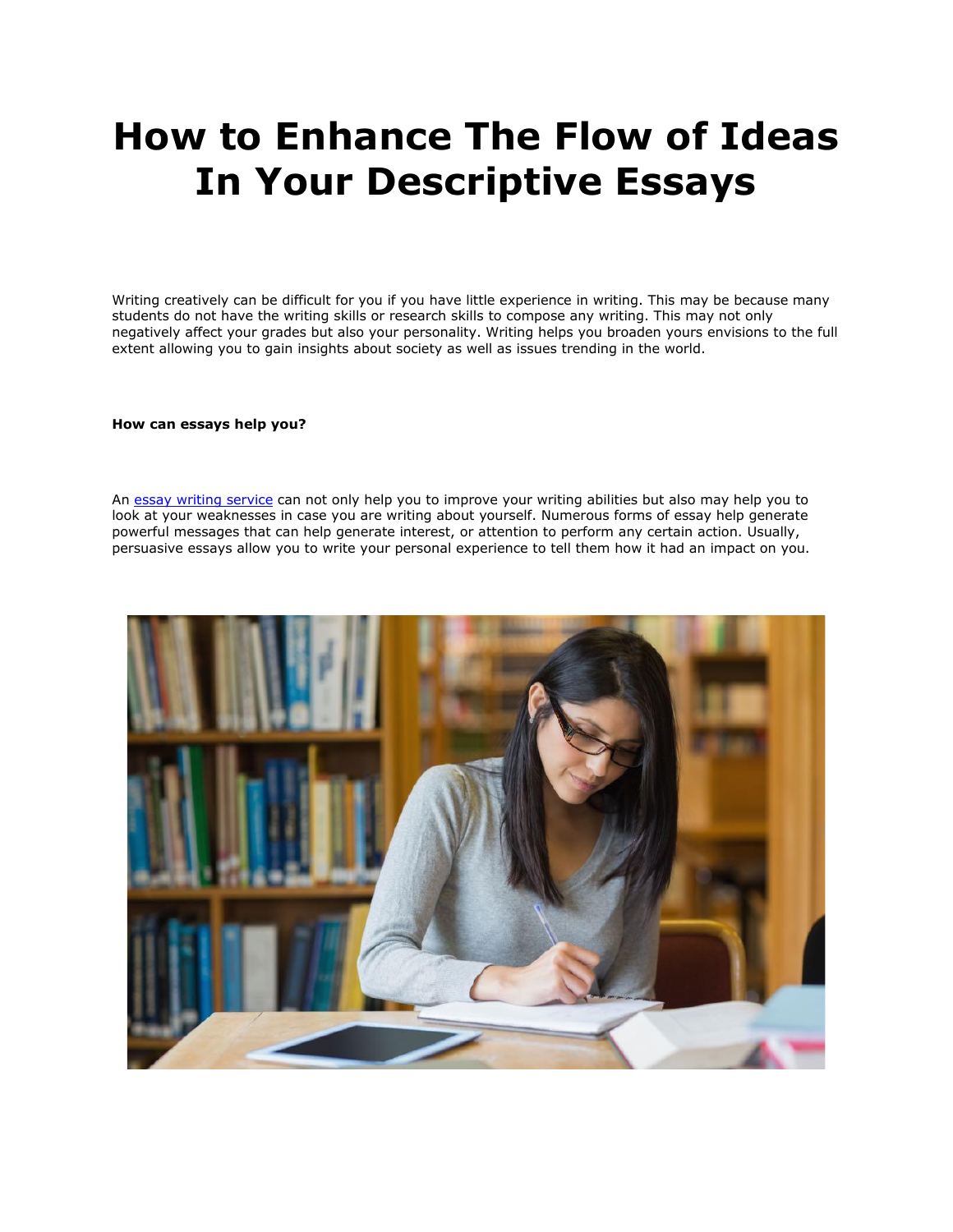#### **Essay as assignments**

Most of you during your academic life are required to write. This is because without writing you won't be able to deliver your information to another person. An essay is also a good tool to assess the thesis writing [service](https://www.gradschoolgenius.com/thesis-writing-service) for research and writing abilities by the professor. Most competitive exams require individuals to master these skills so they have excellent communication skills.

#### **How are ideas important?**

While writing an essay, one thing that the professor usually assesses is the level of creativity. Students are encouraged to share their opinions and ideas while writing essays or assignments. This is because researchers have realized that students will have to become future leaders. So, it is necessary to equip them with knowledge about societal issues and how they can play their part to improve them.

#### **How to write in flow?**

One of the important considerations which the writer has to keep in mind is to write the information in a sequential way. In this way, you will be able to allow the readers to comprehend your information in a more comprehensible way. Ideas should be communicated in a way that shows logical distribution as well as the valid structuring of sentences to create a sound essay.

In case you want an essay where ideas are perfectly aligned and inflow, you should consider the following tips;

### **Connected transitions**

To [Write my essay](https://www.myperfectpaper.net/) , One of the primary things, which you should remember to create flow is that the essay ideas are connected. As usual, an essay contains a summary or description of a variety of information that should be included in the essay. Therefore, you should place special care while combining diverse ideas. This can be done in a variety of ways. A common procedure that is followed by the essay writer is to write it as per format.

**Aligned topic sentences**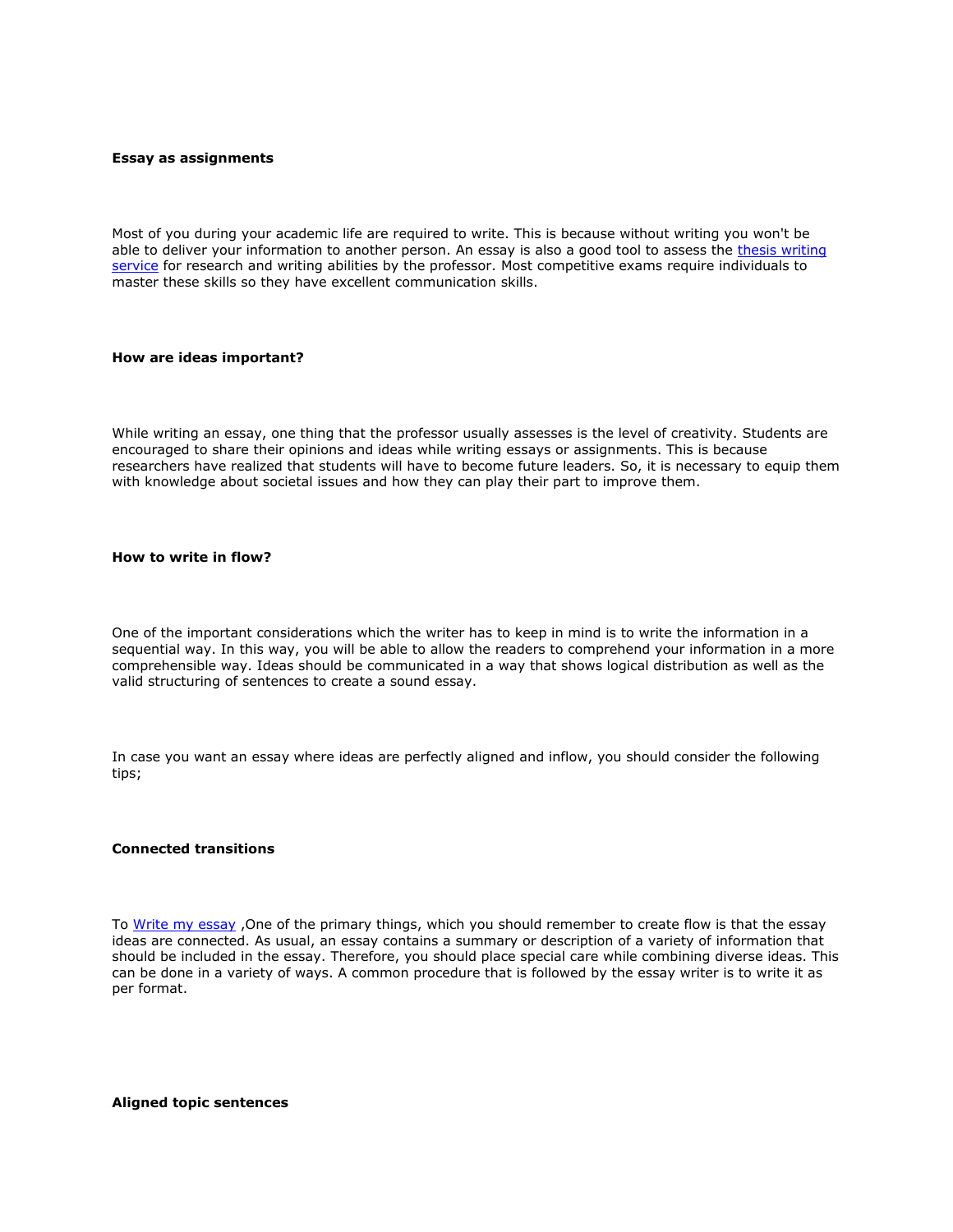Another great way to maintain the flow within the organization is by designing topic sentences as per the essay topic. Topic sentences should elaborate on the idea contained in the thesis and should be supporting them. One of the main things which the writer should keep in mind is that the topic sentence should also be a summary of what will be coming ahead for the readers in the essay. Additionally, topic sentences should be related to the main statement that will allow you to expand your argument in a more connected and comprehensive way.

#### **Ideas are related**

Another thing which you should consider while writing is that the same ideas should be presented side by side. This will help the reader to access the information which you are trying to convey by essay. It also helps you organize your essay in a better format.

#### **Varied vocabulary**

Another major mistake that you can do with your essay is using less vocabulary. Repetitive wording may also create disinterest about the topic to readers. Moreover, you should also take good care of sentence structuring and also avoid any grammar errors. If you have to restate the same thing, you can always choose to use a different way to explain it.

#### **Wording should be clear and concise**

One can also significantly improve the essay by making the essay more concise as well as clear. In this regard, the wording of the essay should not be too wordy that will create redundancy in the essay. If you find it too difficult to write, you can ask any senior "help me to [write my paper](https://www.collegeessay.org/) as per the topic instructions". Also, the writer should ensure that the information presented in paragraphs is to the point and is not long which creates disinterest in the readers relating to the essay.

#### **How can you write without hassle?**

One can always avail the facility of external help to write an essay or research paper. For instance, you can ask your close friend, who might be good at writing an essay to help you out in drafting your paper. You can also ask for any [online essay writing service](https://www.essaywritingservice.college/) to help you get a good essay for your topic. This may cause a dent in the pocket but is a short way to get away with the hefty work that the professor has assigned you.